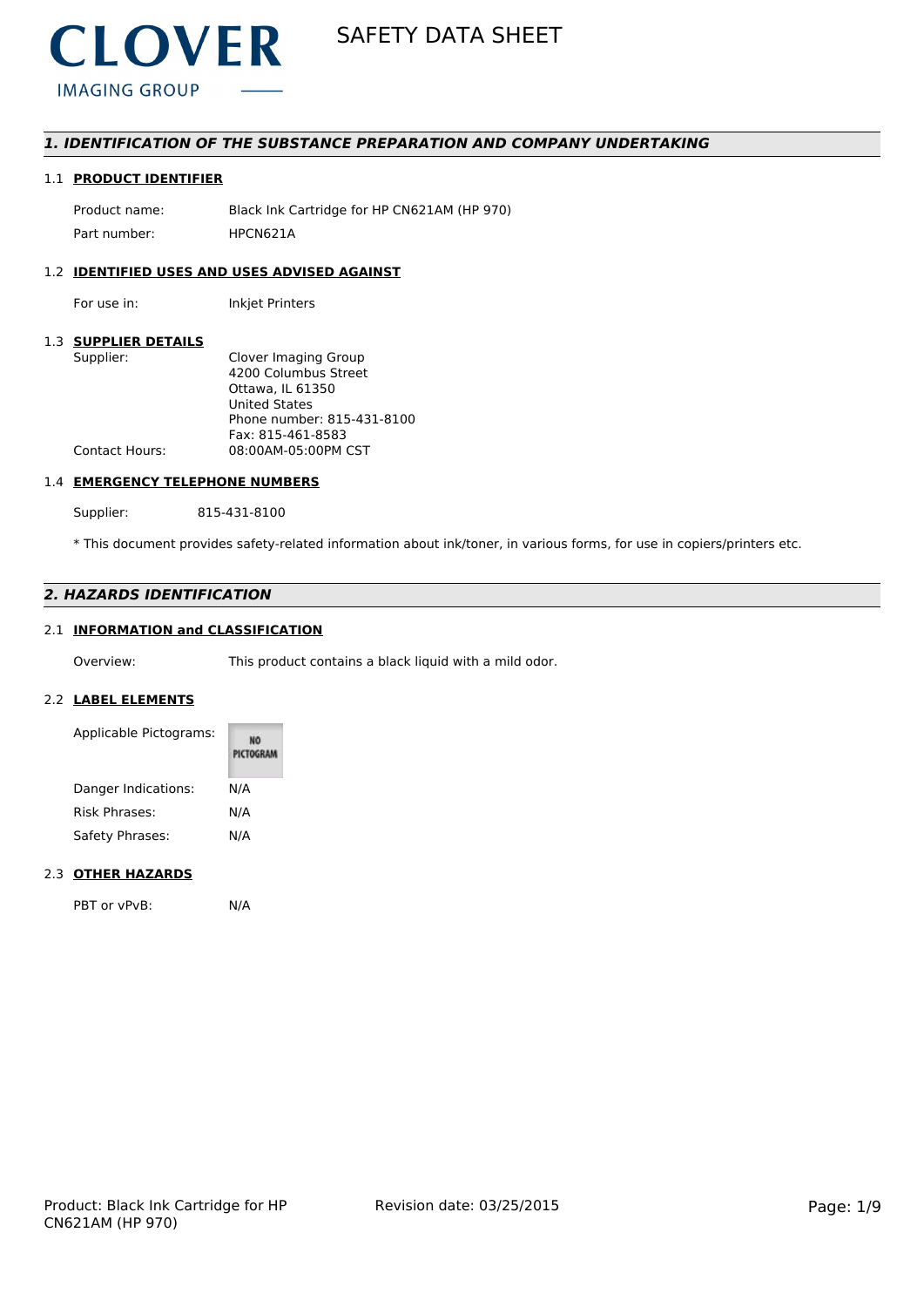

# *3. COMPOSITION / INFORMATION ON INGREDIENTS*

| Ingredients     | <b>CAS number</b> | Weight % | <b>OSHA</b><br><b>PEL</b> | <b>ACGIH</b><br>TLV | Other |
|-----------------|-------------------|----------|---------------------------|---------------------|-------|
| Butane-1,4 Diol | 110-63--4         | ╮        |                           |                     |       |
| Glycerol        | 56-81-5           | ر -      |                           |                     |       |

The Full Text for all R-Phrases are Displayed in Section 16 **COMPOSITION COMMENTS**

The Data Shown is in accordance with the latest Directives.

This section provides composition information for the specified substance/mixture.

# *4. FIRST-AID MEASURES*

# 4.1 **FIRST AID MEASURES**

# 4.1.1 **FIRST AID INSTRUCTIONS BY RELEVANT ROUTES OF EXPOSURE**

| Inhalation:   | Supply fresh air; consult doctor in case of complaints.   |
|---------------|-----------------------------------------------------------|
| Eye contact:  | Rinse opened eye for several minutes under running water. |
| Skin contact: | Generally the product does not irritate the skin.         |
| Ingestion:    | If symptoms persist, consult doctor.                      |

# 4.1.2 **ADDITIONAL FIRST AID INFORMATION**

Additional first aid information: N/A Immediate Medical Attention Required: N/A

# 4.2 **SYMPTOMS AND EFFECTS**

Acute Symptoms from Exposure: N/A Delayed Symptoms from Exposure: N/A

# 4.3 **IMMEDIATE SPECIAL TREATMENT OR EQUIPMENT REQUIRED**

N/A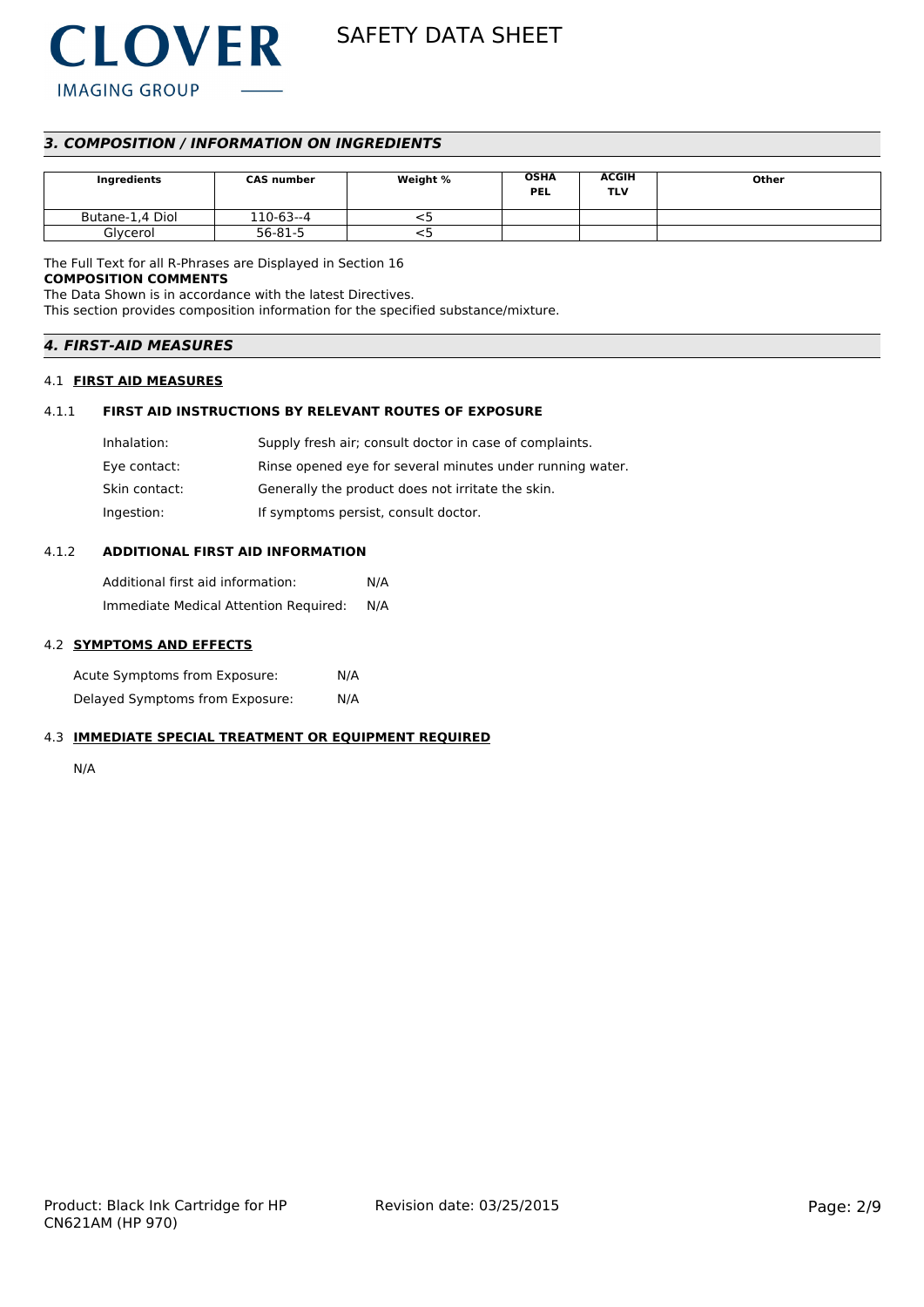

# *5. FIRE-FIGHTING MEASURES*

#### 5.1 **EXTINGUISHING MEDIA**

Recommended Extinguishing Media: CO2, extinguishing powder or water spray. Fight larger fires with water spray or alcohol resistant foam. Extinguishing Media Not to be Used: None known.

# 5.2 **SPECIAL HAZARD**

Unusual Fire/Explosion Hazards: None known. Extinguishing Media Not to be Used: None known.

# 5.3 **ADVICE FOR FIRE FIGHTERS**

Avoid inhalation of smoke. Wear protective clothing and wear self-contained breathing apparatus

#### *6. ACCIDENTAL RELEASE MEASURES*

#### 6.1 **PERSONAL PRECAUTIONS, PROTECTIVE EQUIPMENT AND EMERGENCY PROCEDURES**

### 6.1.1 **PRECAUTIONS FOR NON-EMERGENCY PERSONNEL**

N/A

#### 6.1.2 **ADDITIONAL FIRST AID INFORMATION**

N/A

#### 6.1.3 **PERSONAL PROTECTION**

Wear personal protective equipment as described in Section 8.

#### 6.2 **ENVIRONMENTAL PRECAUTIONS**

Regulatory Information: Keep product out of sewers and watercourses.

#### 6.3 **METHODS AND MATERIAL FOR CONTAINMENT AND CLEANUP**

Spill or Leak Cleanup Procedures: Absorb with liquid-binding material (sand, diatomite, acid binders, universal binders, sawdust).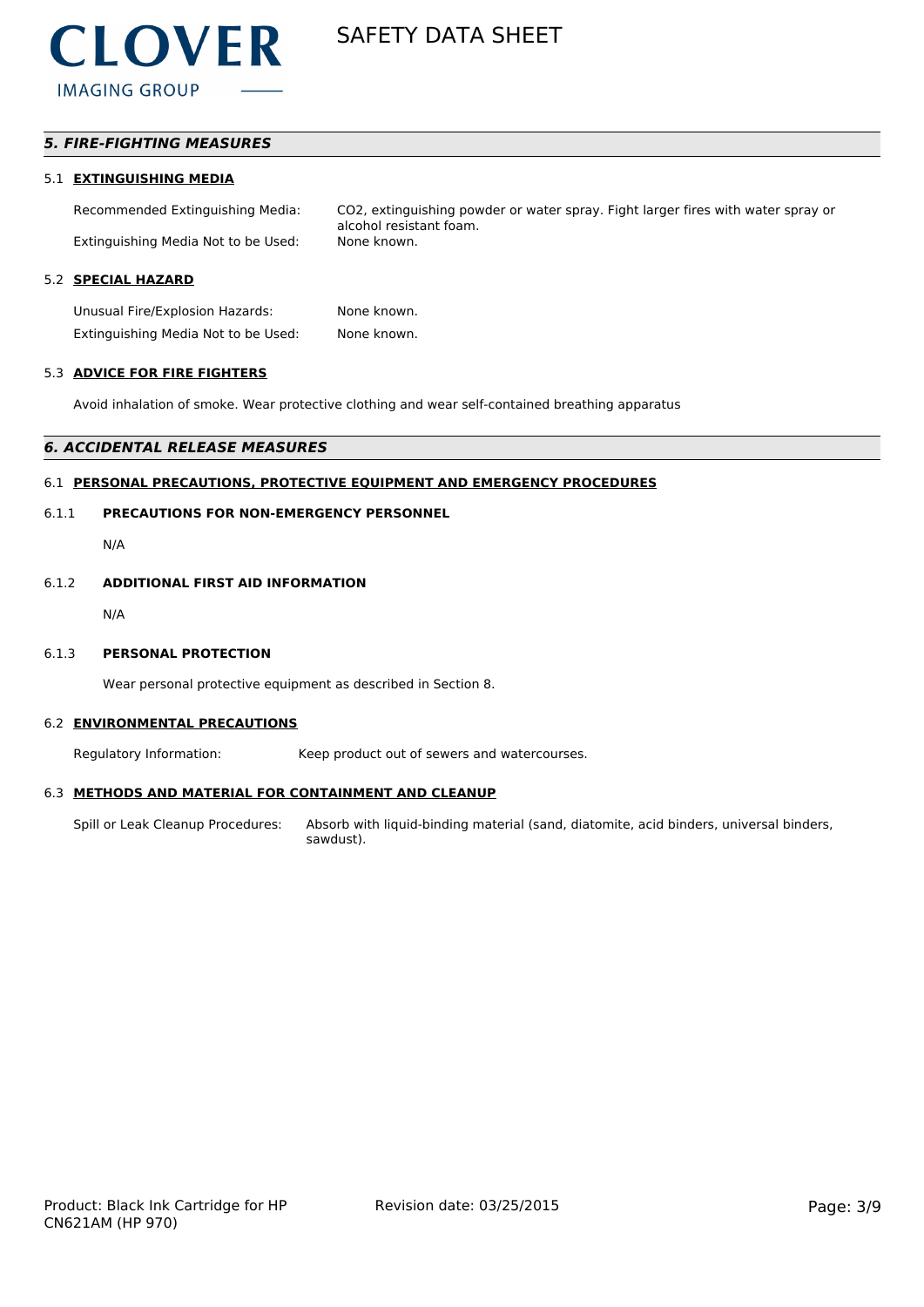# *7. HANDLING AND STORAGE*

#### 7.1 **PRECAUTIONS FOR SAFE HANDLING**

Recommendations for Handling: No special precautions when used as intended. Keep containers closed. If toner, avoid creating dust. Keep away from ignition sources. Advice on General Hygiene: Never eat, drink or smoke in work areas. Practice good personal hygiene after using this material, especially before eating, drinking, smoking, using the restroom, or applying cosmetics.

#### 7.2 **CONDITIONS FOR SAFE STORAGE**

Avoid high temperatures, >100°F/32°C

#### 7.3 **SPECIFIC END USES**

Printing devices

#### *8. EXPOSURE CONTROLS/PERSONAL PROTECTION*

#### 8.1 **CONTROL PARAMETERS**

The best protection is to enclose operations and/or provide local exhaust ventilation at the site of chemical release in order to maintain airborne concentrations of the product below OSHA PELs (See Section 3). Local exhaust ventilation is preferred because it prevents contaminant dispersion into the work area by controlling it at its source.

#### 8.2 **EXPOSURE CONTROLS**

#### **Respiratory protection:**

IMPROPER USE OF RESPIRATORS IS DANGEROUS. Seek professional advice prior to respirator selection and use. Follow OSHA respirator regulations (29 CFR 1910.134 and 1910.137) and, if necessary, wear a NIOSH approved respirator. Select respirator based on its suitability to provide adequate worker protection for given work conditions, levels of airborne contamination, and sufficient levels of oxygen.

#### **Eye/Face Protection:**

Contact lenses are not eye protective devices. Appropriate eye protection must be worn instead of, or in conjunction with contact lenses.

#### **Hand/Skin Protection:**

For emergency or non-routine operations (cleaning spills, reactor vessels, or storage tanks), wear an SCBA. WARNING! Air purifying respirators do not protect worker in oxygen deficient atmospheres.

#### **Additional Protection:**

N/A

#### **Protective Clothing and Equipment:**

Wear chemically protective gloves, boots, aprons, and gauntlets to prevent prolonged or repeated skin contact. Wear splashproof chemical goggles and face shield when working with liquid, unless full face piece respiratory protection is worn.

#### **Safety Stations:**

Make emergency eyewash stations, safety/quick-drench showers, and washing facilities available in work area.

#### **Contaminated Equipment:**

Separate contaminated work clothes from street clothes. Launder before reuse. Remove material from your shoes and clean personal protective equipment. Never take home contaminated clothing.

#### **Comments:**

Never eat, drink or smoke in work areas. Practice good personal hygiene after using this material, especially before eating, drinking, smoking, using the restroom, or applying cosmetics.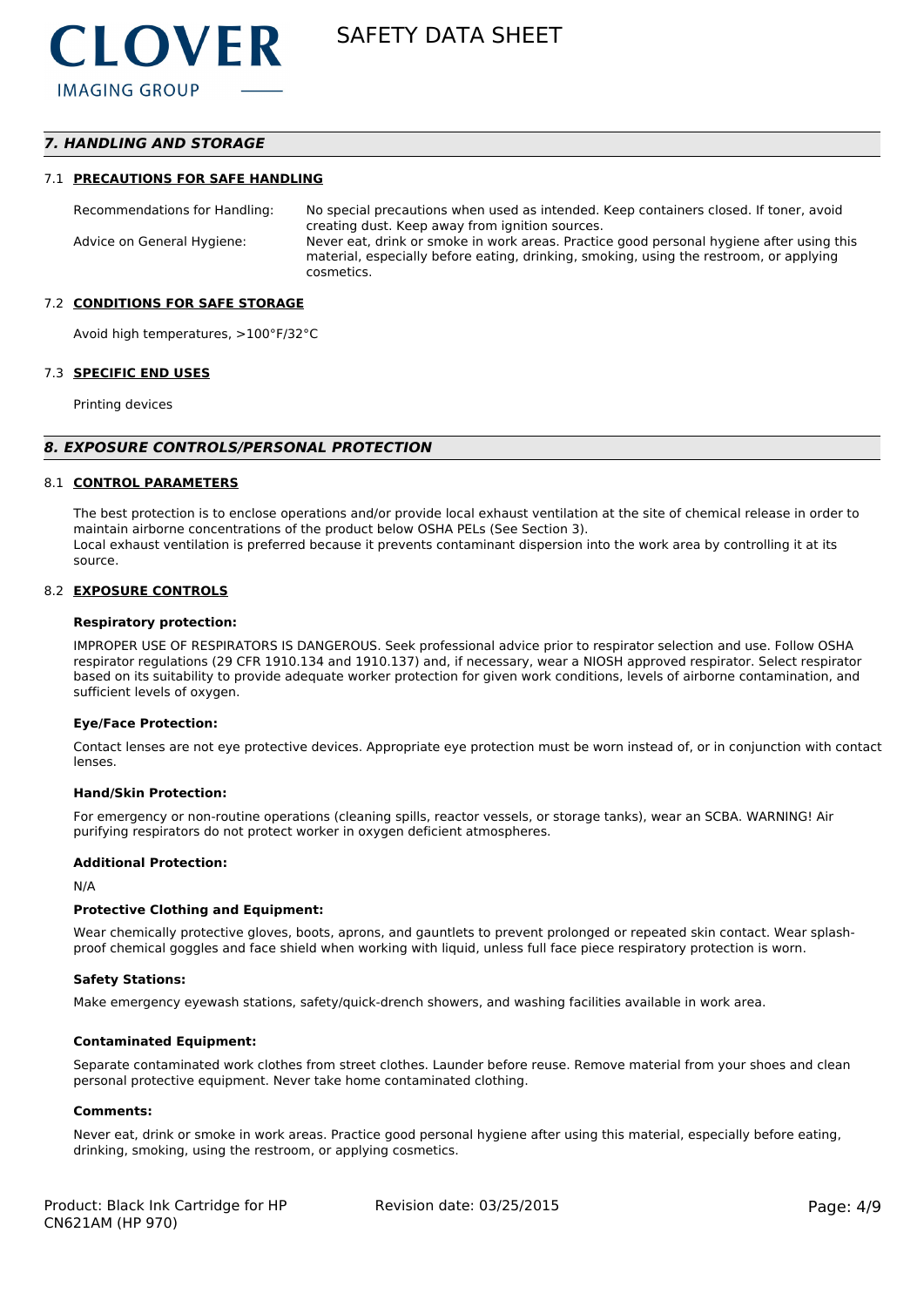# *9. PHYSICAL AND CHEMICAL PROPERTIES*

# 9.1 **DETAIL INFORMATION**

| Physical state:            | APPEARANCE: Black liquid.                   |
|----------------------------|---------------------------------------------|
| Color:                     | <b>Black</b>                                |
| Odor:                      | Characteristic                              |
| Odor threshold:            | Not determined.                             |
|                            |                                             |
| Boiling point:             | Undetermined                                |
| Melting point:             | N/A                                         |
| Flash point:               | None                                        |
| <b>Explosion limits:</b>   | Lower: Not determined Upper: Not determined |
| Relative density:          | Not determined.                             |
| Auto-ignition temperature: | Product is not self-igniting.               |

### 9.2 **OTHER INFORMATION**

pH-value at 20 °C (68 °F): 6.8 - 8.8. Vapor pressure: Not determined. Density at 20 °C (68 °F): 1.04 g/cm<sup>3</sup> (8.679 lbs/gal). Solubility in/ Miscibility with Water: Fully miscible. Evaporation rate Not determined. Viscosity: Kinematic at 20°C (68 °F): 3 mm²/s.

# *10. CHEMICAL STABILITY AND REACTIVITY*

#### 10.1 **Reactivity:**

| <b>Reactivity Hazards:</b>     | None                                                                                                           |
|--------------------------------|----------------------------------------------------------------------------------------------------------------|
| Data on Mixture Substances:    | None                                                                                                           |
| 10.2 Chemical Stability:       | The product is stable. Under normal conditions of storage and use, hazardous<br>polymerization will not occur. |
| 10.3 Hazardous Polymerization: | Stable under conditions of normal use.                                                                         |
| 10.4 Conditions to Avoid:      | Keep away from heat, flame, sparks and other ignition sources.                                                 |
| 10.5 Incompatible Materials:   | Strong oxidizing materials                                                                                     |
| 10.6 Hazardous Decomposition:  | Will not occur.                                                                                                |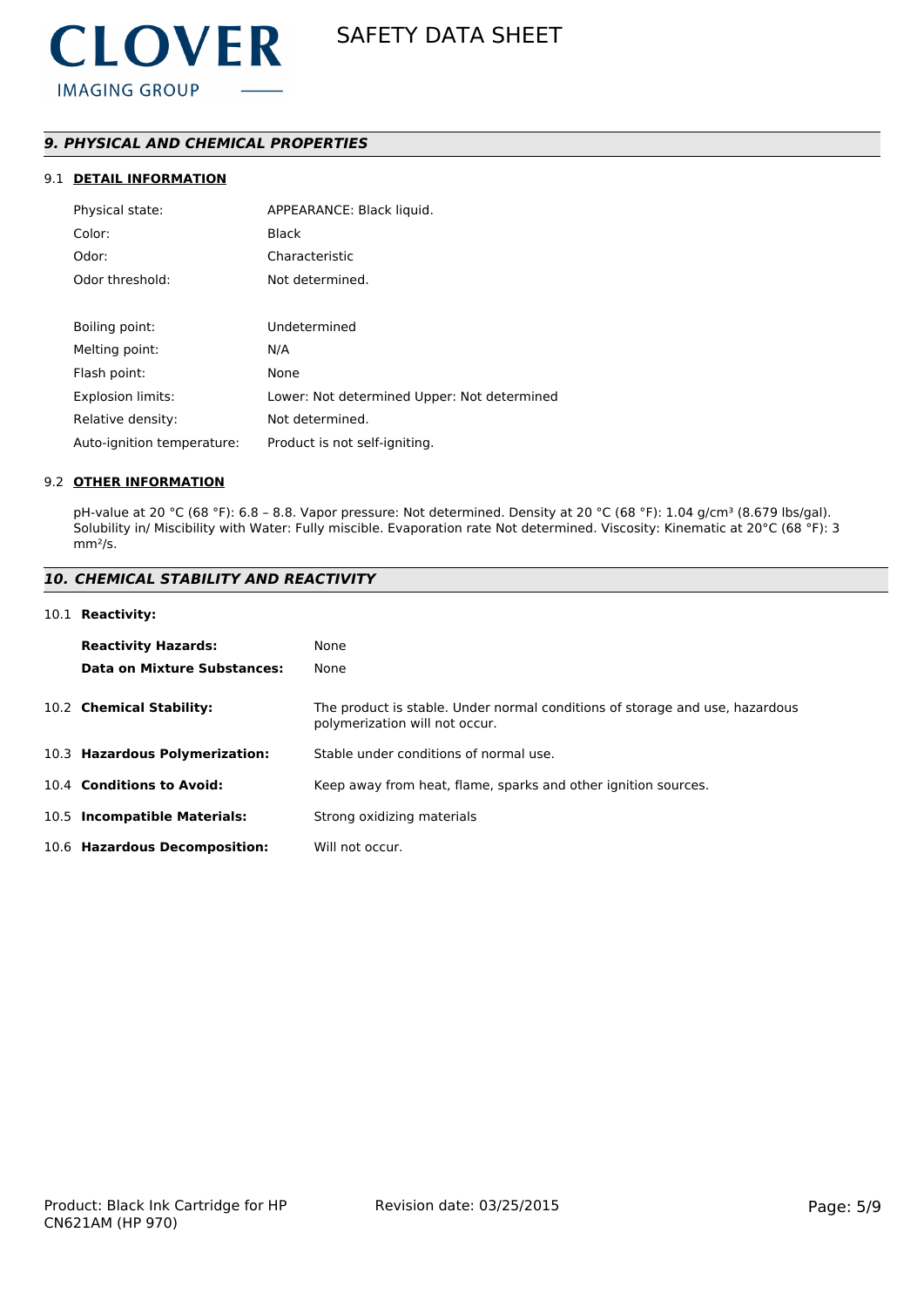

# *11. INFORMATION ON TOXICOLOGICAL EFFECT*

| <b>Mixtures:</b>                   | N/A                                                                                              |
|------------------------------------|--------------------------------------------------------------------------------------------------|
| <b>Acute Toxicity:</b>             | N/A                                                                                              |
| <b>Skin Corrosion/Irritation:</b>  | May cause irritation with redness, swelling, and cracking.                                       |
| <b>Serious Eye Damage:</b>         | May cause irritation with redness and pain.                                                      |
| Inhalation:                        | N/A                                                                                              |
| <b>Sensitization:</b>              | No sensitizing effects known.                                                                    |
| <b>Mutagenicity:</b>               | N/A                                                                                              |
| Carcinogenicity:                   | IARC (International Agency for Research on Cancer): None of the ingredients is listed. NTP       |
|                                    | (National Toxicology Program): None of the ingredients is listed. OSHA-Ca (Occupational Safety & |
|                                    | Health Administration): None of the ingredients is listed.                                       |
| <b>Reproductive Toxicity:</b>      | N/A                                                                                              |
| <b>STOT - Single Exposure:</b>     | N/A                                                                                              |
| <b>STOT - Multiple Exposure:</b>   | N/A                                                                                              |
| Ingestion:                         | N/A                                                                                              |
| <b>Hazard Class Information:</b>   | N/A                                                                                              |
| <b>Mixture on Market Data:</b>     | N/A                                                                                              |
| Symptoms:                          | N/A                                                                                              |
| Delayed/Immediate Effects: N/A     |                                                                                                  |
| <b>Test Data on Mixture:</b>       | N/A                                                                                              |
| <b>Not Meeting Classification:</b> | N/A                                                                                              |
| <b>Routes of Exposure:</b>         | N/A                                                                                              |
| <b>Interactive Effects:</b>        | N/A                                                                                              |
| <b>Absence of Specific Data:</b>   | N/A                                                                                              |
| Mixture vs Substance Data: N/A     |                                                                                                  |
|                                    |                                                                                                  |

# *12. ECOLOGICAL INFORMATION*

| 12.1 <b>Eco toxicity:</b>       | N/A                   |
|---------------------------------|-----------------------|
| 12.2 Degradability:             | N/A                   |
| 12.3 Bioaccumulation Potential: | N/A                   |
| 12.4 Mobility in Soil:          | N/A                   |
| 12.5 PBT & vPvB Assessment:     | N/A                   |
| 12.6 Other Adverse Effects:     | GENERAI<br>allow undi |

NOTES: Water hazard class 1 (Self-assessment): slightly hazardous for water. Do not iluted product or large quantities of it to reach ground water, water course or sewage system.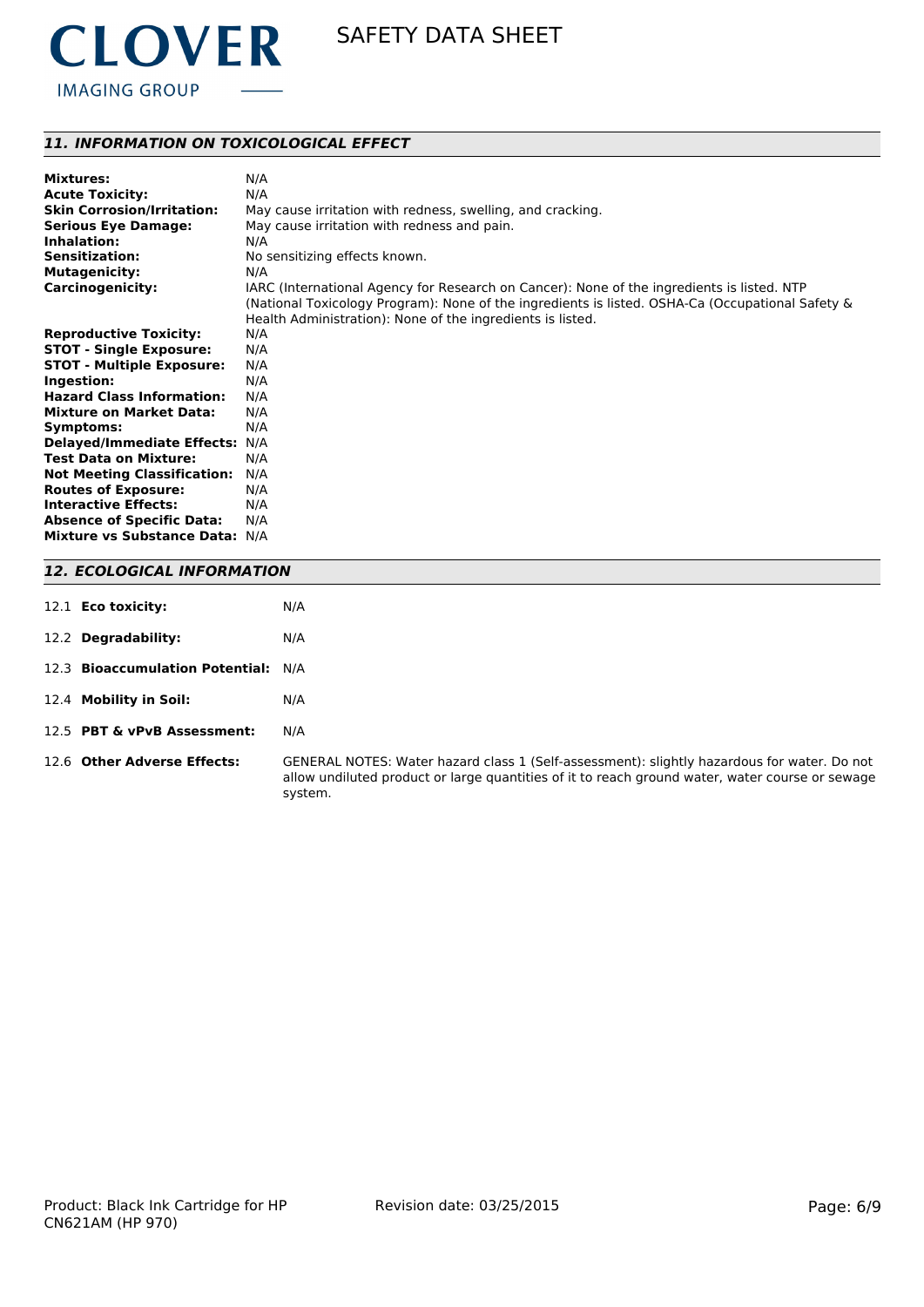

# *13. DISPOSAL CONSIDERATIONS*

### **Disposal Information:**

 Dispose of product in accordance with local authority regulations. Empty container retains product residue.

#### **Physical/Chemical Properties that affect Treatment:**

Symbol: This product is not classified as dangerous

Risk Phrases: This product is not classified according to the federal, state and local environmental regulations.

#### **Waste Treatment Information:**

If toner, do not shred toner cartridge, unless dust-explosion prevention measures are taken. Finely dispersed particles may form explosive mixtures in air. Dispose of in compliance with federal, state, and local regulations.

#### **Personal Protection Required:**

N/A

| <i><b>14. TRANSPORT INFORMATION</b></i>                                |                                                                                                                                                                             |  |  |
|------------------------------------------------------------------------|-----------------------------------------------------------------------------------------------------------------------------------------------------------------------------|--|--|
| 14.1 <b>ID Number:</b>                                                 | N/A                                                                                                                                                                         |  |  |
| 14.2 Shipping Name:                                                    | Not Regulated                                                                                                                                                               |  |  |
| 14.3 Hazard Class:                                                     | HMIS Rating: Health = $0$ Fire = $0$ Reactivity = $0$                                                                                                                       |  |  |
| 14.4 Packing Group:                                                    | N/A                                                                                                                                                                         |  |  |
| 14.5 Environmental Hazards:                                            | N/A                                                                                                                                                                         |  |  |
| 14.6 User Precautions:                                                 | N/A                                                                                                                                                                         |  |  |
| 14.7 Bulk Transport:                                                   | N/A                                                                                                                                                                         |  |  |
| <b>15. REGULATORY INFORMATION</b>                                      |                                                                                                                                                                             |  |  |
| 15.1 Regulatory Information:                                           | N/A                                                                                                                                                                         |  |  |
| EPA Regulatory Information: N/A                                        |                                                                                                                                                                             |  |  |
| <b>CERCLA Reportable Quantity: N/A</b>                                 |                                                                                                                                                                             |  |  |
| 15.2 Superfund Information:                                            |                                                                                                                                                                             |  |  |
| <b>Hazard Categories:</b>                                              |                                                                                                                                                                             |  |  |
| Immediate: N/A                                                         |                                                                                                                                                                             |  |  |
| Delayed: N/A                                                           |                                                                                                                                                                             |  |  |
| <b>Fire:</b> NFPA Rating: Health = 0 Fire = 0 Reactivity = 0           |                                                                                                                                                                             |  |  |
| <b>Pressure: N/A</b>                                                   |                                                                                                                                                                             |  |  |
| <b>Reactivity: N/A</b>                                                 |                                                                                                                                                                             |  |  |
| Section 302 - Extremely Hazardous: N/A<br>Section 311 - Hazardous: N/A |                                                                                                                                                                             |  |  |
| 15.3 State Regulations:                                                | CALIFORNIA PROPOSITION 65 INFORMATION: This product contains no California<br>Proposition 65 regulated chemicals.                                                           |  |  |
| 15.4 Other Regulatory Information:                                     | Observe the general safety regulations when handling chemicals. The product is not<br>subject to identification regulations according to directives on hazardous materials. |  |  |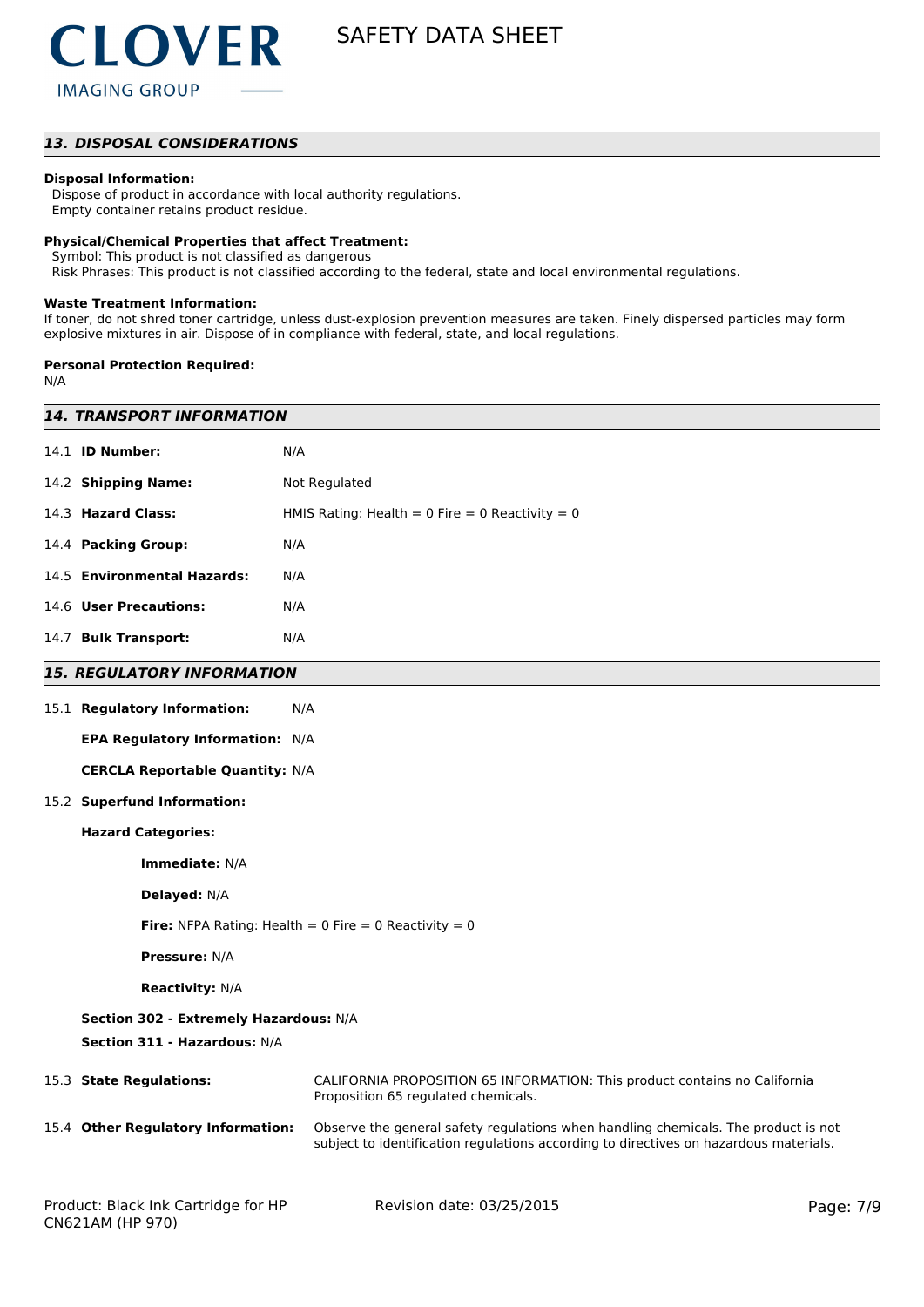

# *16. OTHER INFORMATION*

| <b>General Comments:</b>          | This information is based on our current knowledge. It should not therefore be construed as<br>guaranteeing specific properties of the products as described or their suitability for a particular<br>application |
|-----------------------------------|-------------------------------------------------------------------------------------------------------------------------------------------------------------------------------------------------------------------|
| <b>Creation Date of this SDS:</b> | 07/16/2020                                                                                                                                                                                                        |